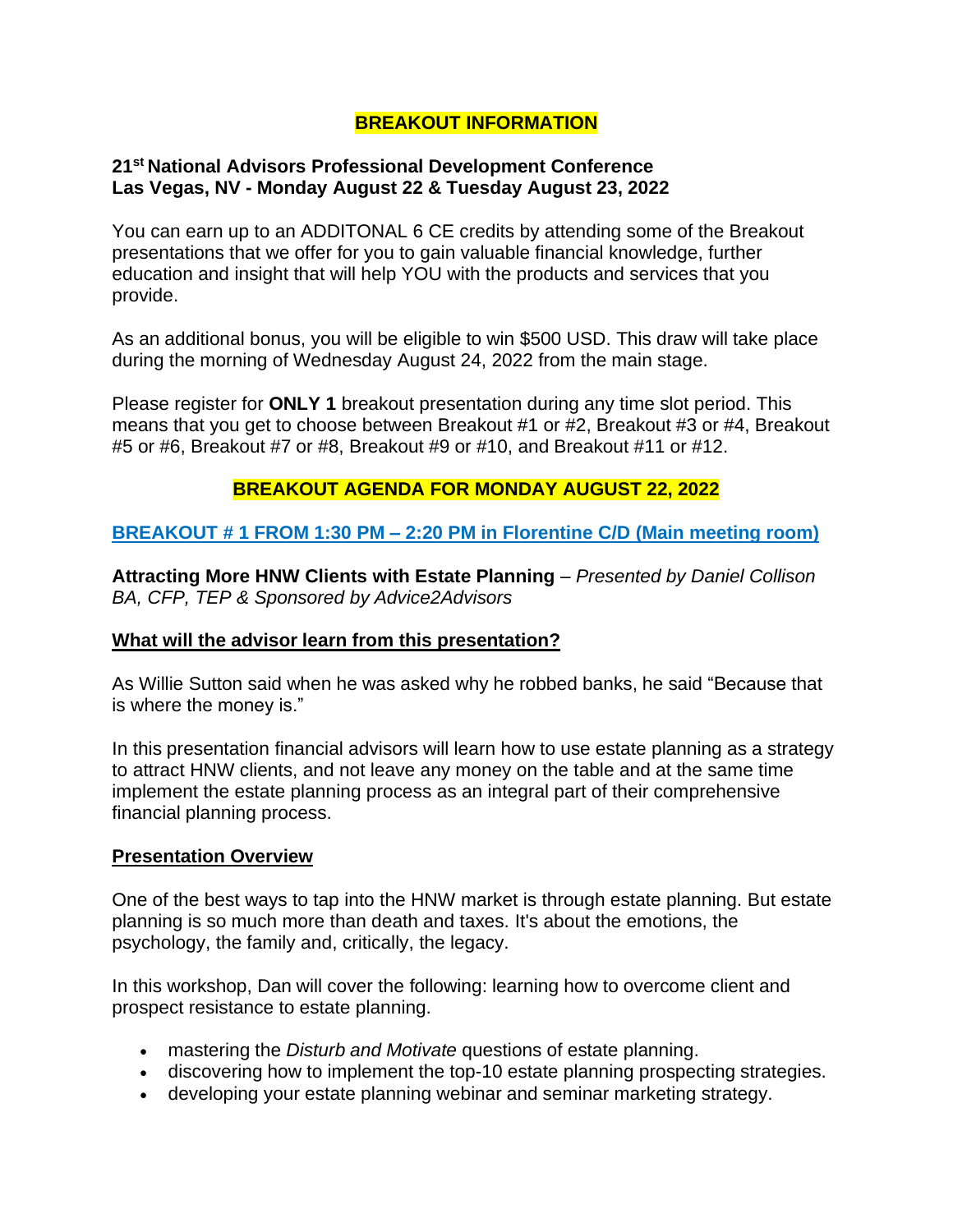- mastering the "Estate Planning Process".
- gaining wealthier referrals and introductions.

#### *Please refer to Dan's bio listed in his main stage presentation.*

#### **BREAKOUT # 2 FROM 1:30 PM – 2:20 PM in Florentine B (Room behind stage)**

**2 Unique Products that are ideal for 2 Specific Markets** *– Presented by Mike Amo FLMI & Sponsored by iA Financial Group*

#### **What will the advisor learn from this presentation?**

In this presentation, the advisor will learn how 2 IA hybrid products are ideal for 2 very different specific markets – the "Juvenile" and the "Elderly" markets.

#### **Presentation Overview**

Mike will demonstrate how approaching these markets will provide you with a sales focus that will assist you to become recognized as a "Creative Problem Solver." More Importantly the credibility you will gain from assisting these markets will prove to be valuable in the referral process.

By using these creative products, you will be able to carve out a niche for your marketing endeavours by using the products that you are licensed to sell.

You will learn how you can use these distinct products to penetrate 2 distinct market opportunities**.**

#### **Introducing Michael (Mike) Amo, FLMI** *-* Director of Sales iA Financial Group

Mike is in his 44th year in the Insurance Business. He started as a Head Office Underwriter for 9 years, moving to Product Development, Marketing and Agent Training.

After 11 years in the Various Head Office positions Mike entered the Field side of his career as an Advisor, moving to Sales Manager and Branch Manager. Mike has been an asset to the iA Sales and Marketing Team where he has held his current position as Director of Sales for the last 18 years.

Mike is the father of 4 Daughters and proud Poppa to 4 Grandchildren. The 4 Daughters explains his white hair and love of Wine!!

### **BREAKOUT # 3 FROM 2:30 PM – 3:20 PM in Florentine C/D (Main meeting room)**

**The Ultimate Guide to Plan, Market, Consult & Close with Your Clients & Prospects Live or Virtual** – *Presented by Simon Reilly & Sponsored by Leading Advisor Inc.*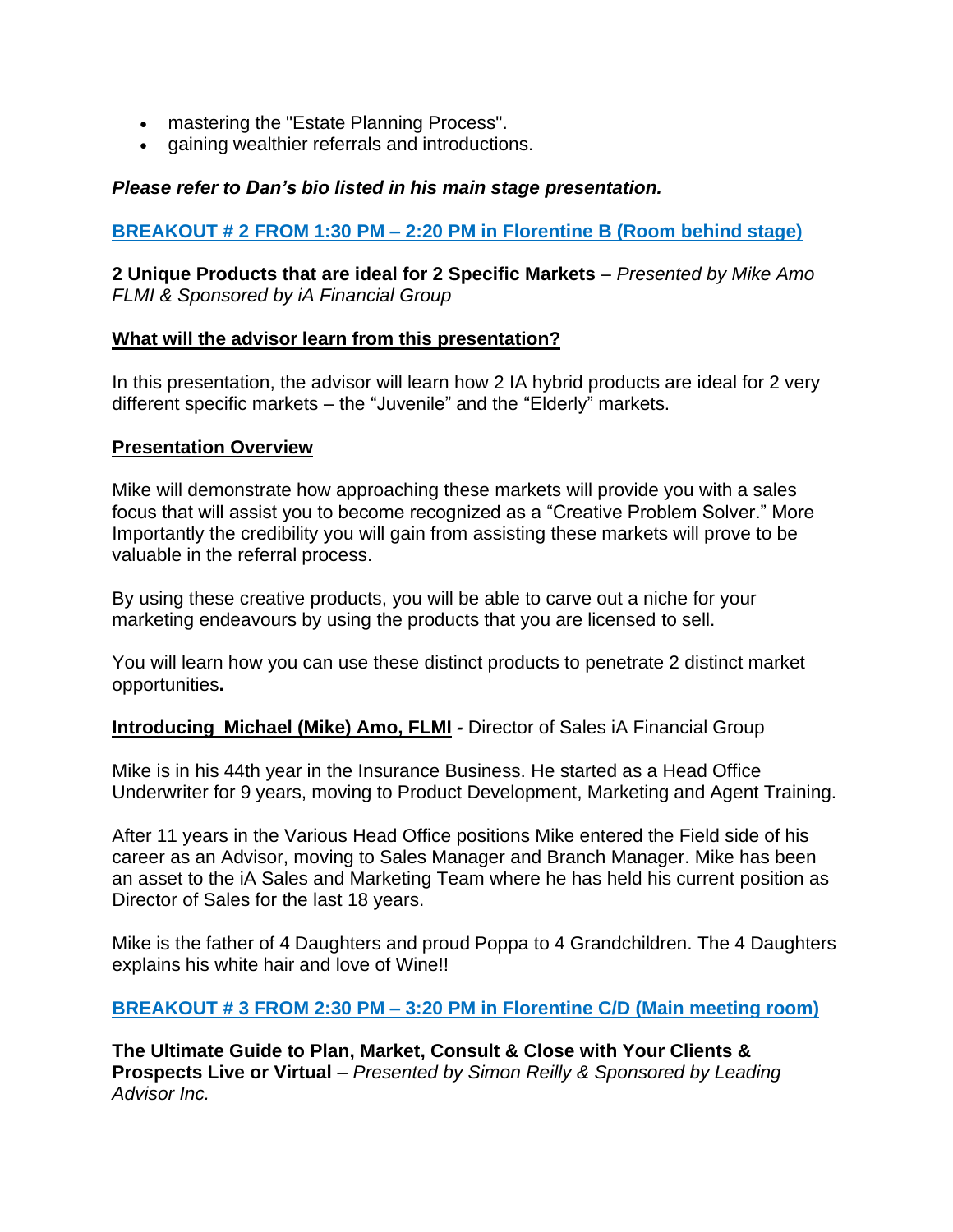### **What will the advisor learn from this presentation?**

In this presentation, the advisor will learn that a very important part of the financial planning process is to know their clients, by having a very effective fact find and needs analysis interview which is the first step in the financial and estate planning process.

They will also learn how human behaviors can dictate what insurance or investment products the client wants and will purchase from the advisor.

## **Presentation Overview**

An alarming study by Microsoft revealed that the human attention span had dropped down to just eight seconds, compared to twelve in 2000. With more and more content demanding attention in everyone's day-to-day, it can be challenging for financial advisors and insurance professionals to stay top of mind while competing with constant digital noise.

Before the technology boom, you could build awareness through a typical funnel that ultimately led to more sales. But now, consumers are impatient and are more likely to work with those who have gained their trust in the marketplace.

Achieving success in this economy requires the focus and development of a written plan that expands on winning marketing and sales strategies in the client commitment process, marketing plan, and top of mind systems.

Have you felt like your marketing has been a rollercoaster of inconsistent highs and lows with no real written plan guiding you?

Join Simon Reilly of Leading Advisor for The Ultimate Guide to Plan, Market, Prospect, Consult & Close - Live or Virtual to understand how to amplify your business through marketing and sales tactics in 2022.

### Financial Advisors and Insurance Professionals can benefit from:

\* Understanding what buyers believe and experience in the sales environment to align your marketing tactics in a positive, informative strategy that brings business.

\* A guide to developing a written plan for the client commitment process through people reading, a needs analysis interview process, questions to qualify, a way to guide your clients to the experience they want, and help your clients make the right choice.

\* Marketing processes to attract prospects, referrals, and your client's adult children.

\* Information on free marketing tools, content ideas, social media marketing management, and top-of-mind tricks for financial advisors and insurance professionals.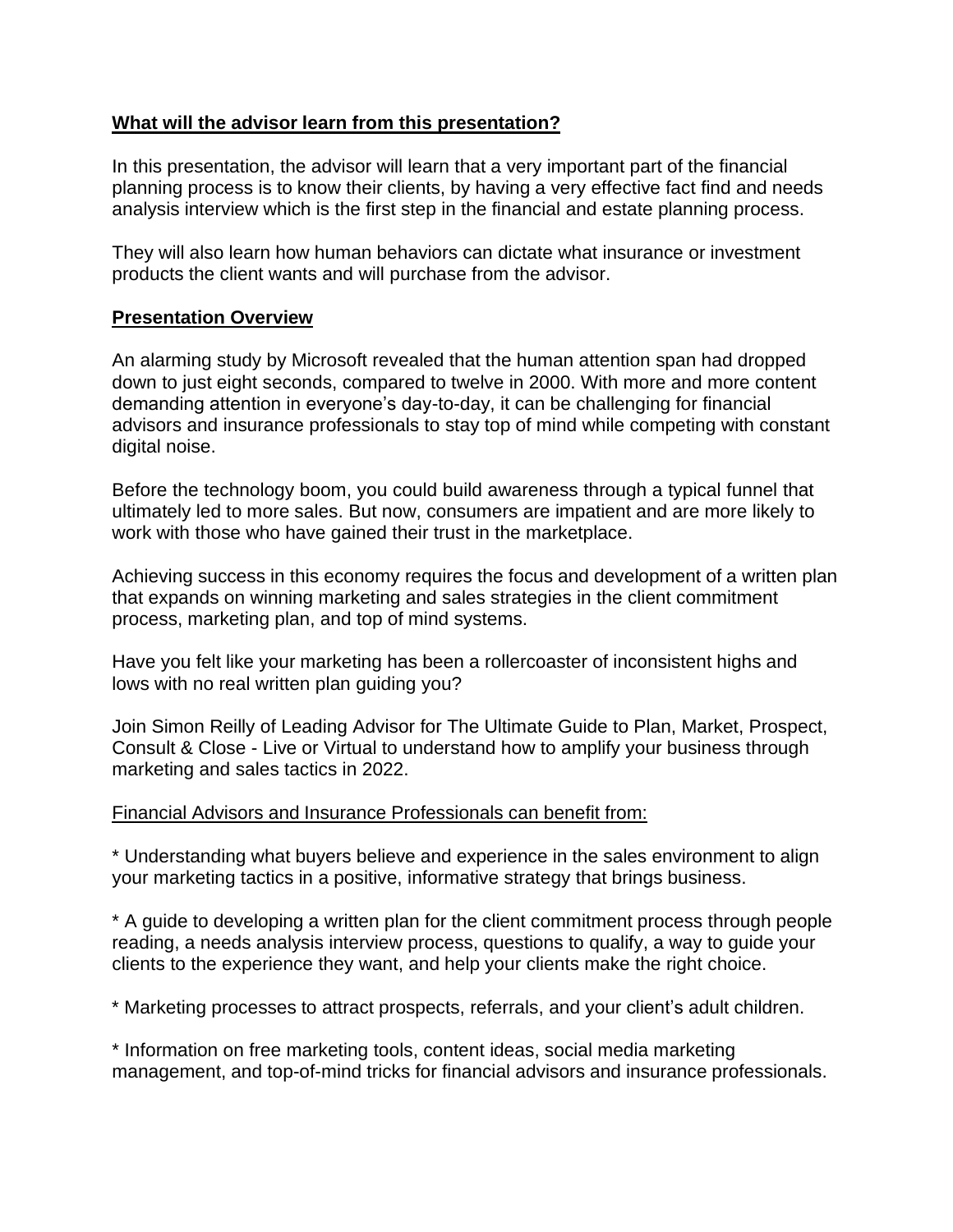*"What not to do is just as important as learning what to do." – Simon Reilly*

## **Please refer to Simon's bio listed in his main stage presentation.**

## **BREAKOUT # 4 FROM 2:30 PM – 3:20 PM in Florentine B (Room behind stage)**

**The Solution to Financial Worries for Boomers, Millennials & Gen X Ers** *– Presented by Mike Danks CLU, AIIC, EPC & Sponsored by Boompreneurs*

#### **What will the advisor learn from this presentation?**

In this presentation, the advisor will increase their knowledge for business insurance opportunities in this ever-changing demographic of our population.

They will also see that there is still an opportunity for the advisor to do the total financial planning package even when their clients and prospects retire. People are retiring earlier and looking at ways to fulfil their retirement years doing something they like to do.

Mike will show the advisor that maybe, starting a business is an option for their clients and prospects.

#### **Presentation Overview**

The solution to retirement is "Don't retire." Stop working and do what you always wanted to do. For millions of boomers, that means starting their own business, or becoming a Boompreneur. Owning a business is not for everyone, but neither is golf.

This presentation will show how to combine the skills of Boomers, Gen x ers and Millennials to provide a solution to make everyone happy and prosperous.

You as the Financial Advisor will be the coach which will result in happy clients, more business and new clients, Gen x ers and Millennials.

We will give you a step-by-step procedure to start the conversation and the tools to help the Boomer.

"Do it before someone else."

### **Please refer to Mike's bio listed in his main stage presentation***.*

### **BREAKOUT # 5 FROM 3:30 PM – 4:20 PM in Florentine C/D (Main meeting room)**

**How To Capitalize on Your Clients Business Exits** *– Presented by Rod Burylo CIM, FCSI & Sponsored by Pinnacle Accounting & Finance*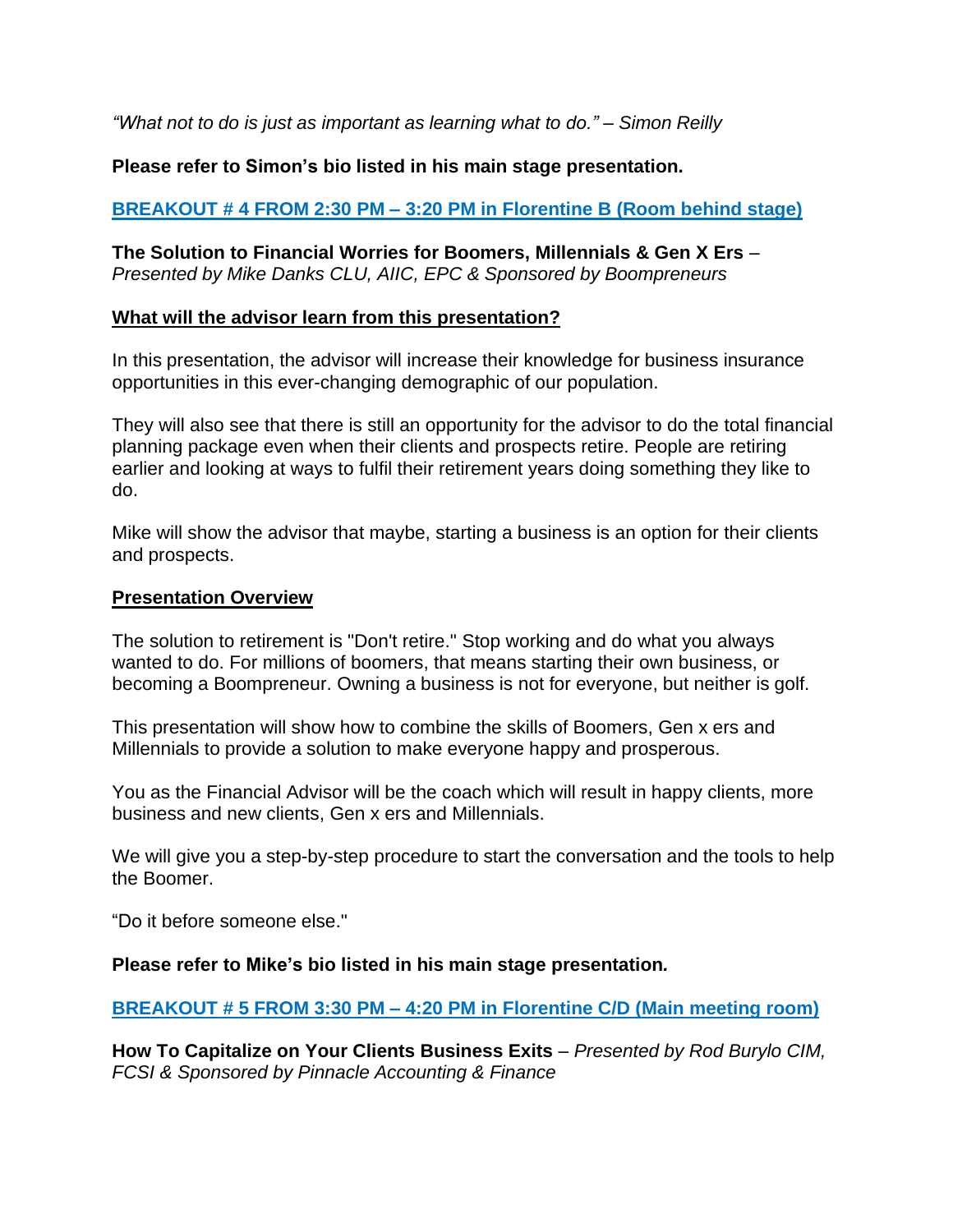### **What will the advisor learn from this presentation?**

When a client sells their business, the advisor can benefit by using many of the products that they are licensed to sell.

The advisor will realize that there are many estate planning opportunities for the client in this situation. Investment and retirement products are only a couple of products that the advisor can recommend and there are more.

### **Presentation Overview**

Short of winning a lottery, one of the biggest financial win-falls a client can experience results from the sale of a business. Looking forward, as baby boomers age and implement retirement and estate strategies, the number and value of business exits is expected to increase.

Advisors that assist with this process can also receive a win-fall. In this breakout, advisors will learn how to identify opportunities, coordinate resources, participate in, and benefit from their client's business exits.

*All breakout attendees will receive a one-hour complimentary consulting session for their clients valued at \$300.*

### *Please refer to Rod's bio listed in his main stage presentation.*

### **BREAKOUT # 6 FROM 3:30 PM – 4:20 PM in Florentine B (Room behind stage)**

**#1 Non-Traditional Fastest Growing Employee Benefit in North America** – *Presented by Patricia Lapena. Sponsored by Legal Shield Canada & ID Shield Canada*

#### **What will the advisor learn from this presentation?**

The advisor will see that this presentation will add another option to their suite of products that they currently offer their clients and prospects either on an individual or employee benefit basis.

This presentation will offer the advisor another way of offering a value added during the financial and estate planning process. This segment will provide a further way to ensure that the client and their families continue to do business with them for years to come.

#### **Presentation Overview**

This presentation will focus on industry-leading products, keeping on the pulse of members issues, and their needs. Our services are timely, and more relevant today than any other time.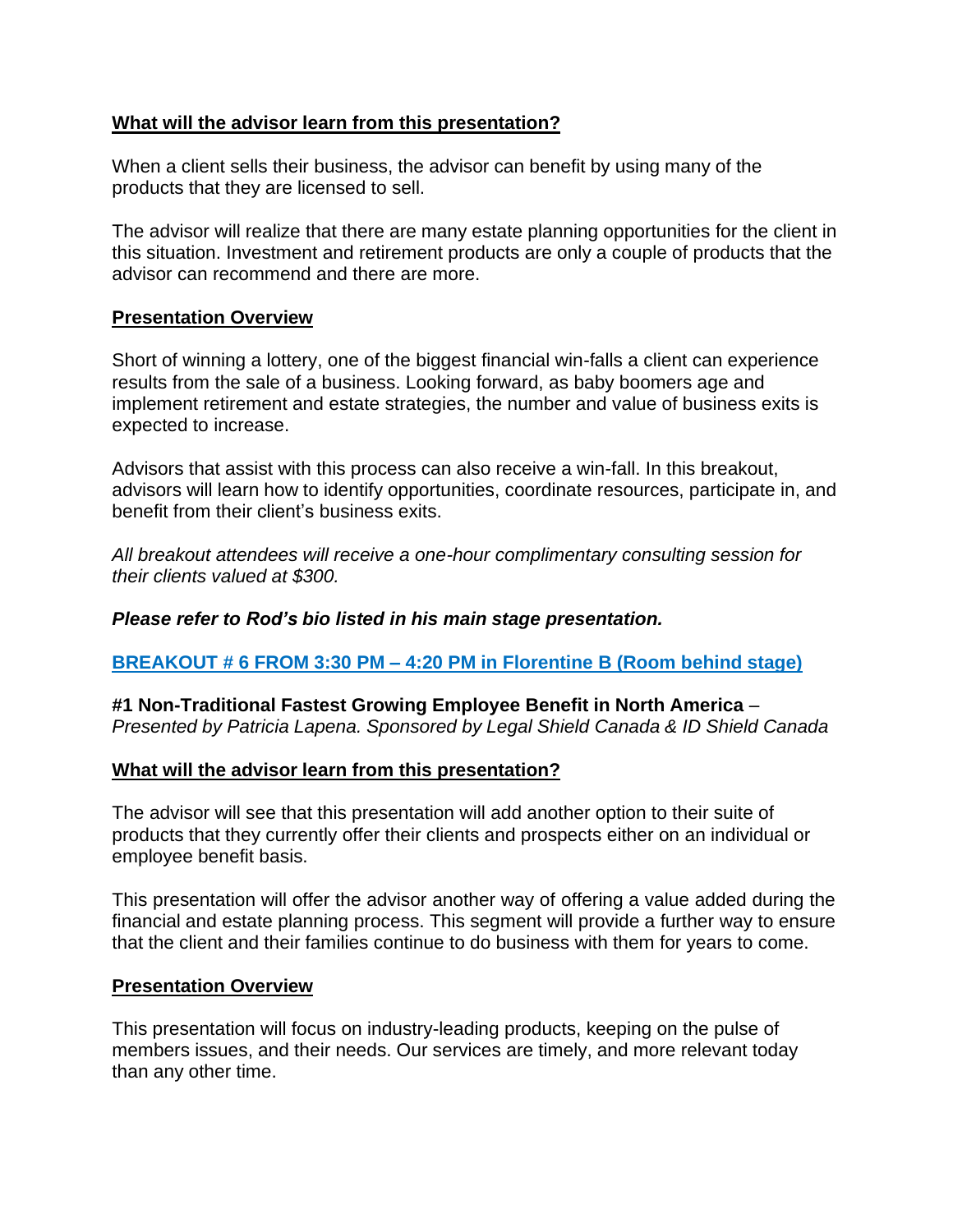Patricia will show you how to provide a value-added service for your portfolio of products for you to discuss with your clients and products.

She will discuss how Legal plans and Identity Theft plans are available for individuals, families and as an employee benefit add on for businesses.

# *Why is Legal Shield Important for an Individual or Family?*

Many advisors should consider this benefit as an option to assist their clients and prospect during the estate planning process.

# You will discover the following during the Fact Find and Know Your Client Interview

- The clients do not have a will, nor do they understand the problems is they do not have one. If your client dies without a Will, their assets will have to go through the Probate process before being distributed to your family. That could mean years of delays and substantial taxes and fees.
- Many Canadians do not have a Power of Attorney that is necessary for them to be able to have their affairs taken care of when they can't look after them.
- More and more Canadians are creating Living Trusts to Protect their families as part of the estate plan for many reasons.
- Your clients and prospects might want to make their wishes known with an Advance Directive or Living Will. This is a very important legal document when it comes to making their wishes known regarding end-of-life decisions in advance in case they are ever unable to do so.

• This product can be the recommended solution for all the above problems at a fraction of the cost through conventional channels.

## *Why is Legal Shield Important for the Business Owner as an Employee Benefit Add On?*

# Has Your Client?

- Had to hire or fire an employee? Had a dispute with a vendor or customer?
- Needed a lawyer to draft a letter or make a call to resolve a legal issue for you?
- Needed a lawyer to review a contract and provide advice?
- Been worried about their business getting sued?

All the previous situations involve legal issues that can have serious consequences for your business if they are not handled correctly.

# **This presentation will also cover all the Corporate Information for you**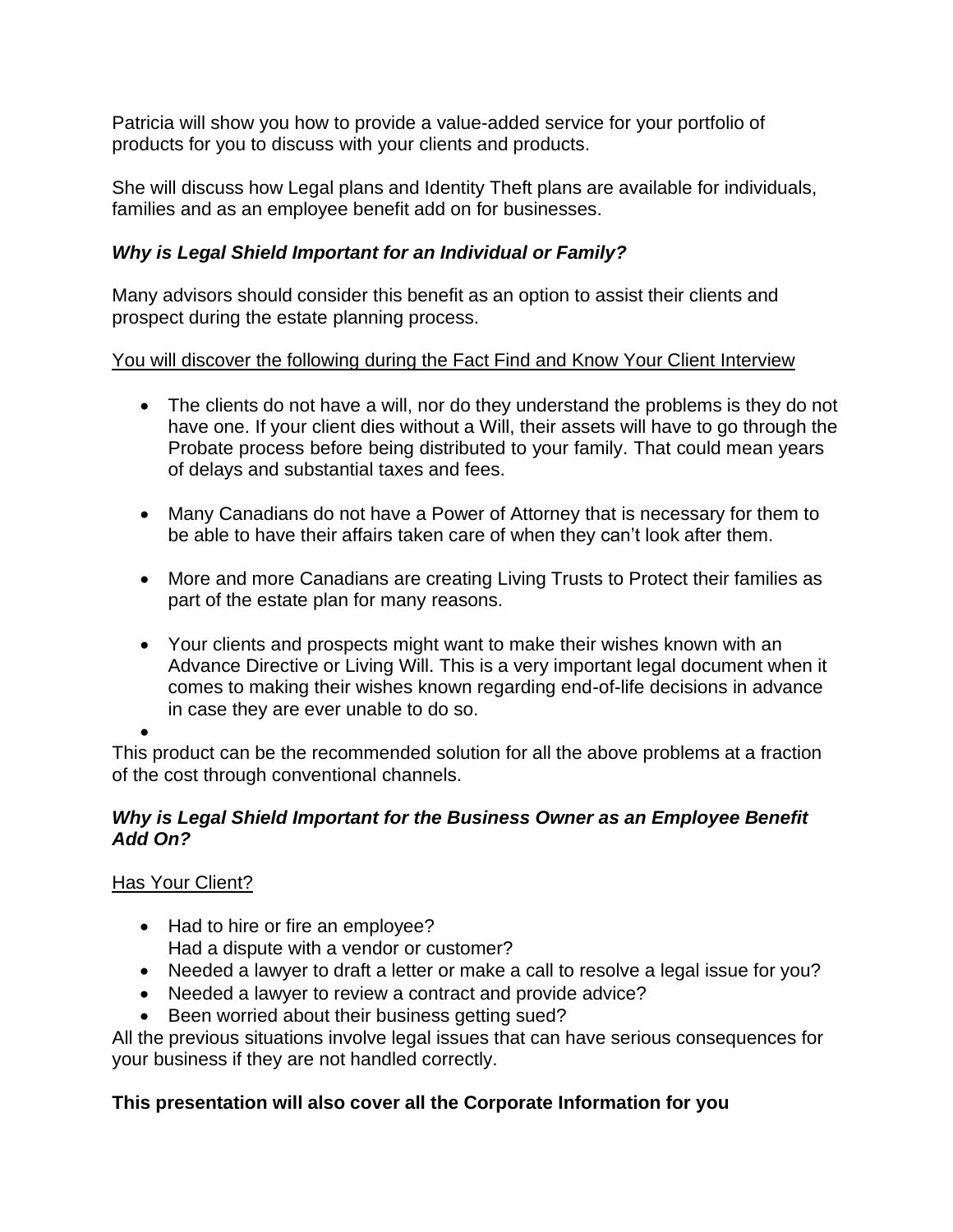- A brief history of this 50-year company established in 1972
- Industry disruptive company that is changing the way people access the law
- A review of IDShield.
- Dedicated support for your business: we can partner with you for convenience with minimal learning curve
- Looking for partnerships
- Attractive long-term renewal income

### **Introducing Patricia Lapena**

Patricia is the Regional Manager of LegalShield. She heads up the broker division to provide LegalShield / IdentityShield as employee benefits, corporate plans, and Organizational groups. She has established a large presence in the Chamber of Commerce as a member benefit provider. Working with professionals is her expertise and where she has built a dynamic portfolio of referral-based relationships and has the diversity to adapt to several industry sales matrix.

Patricia has been a member of the South Surrey Chamber of Commerce for 5 years and now sits on the Board of Directors. She Chairs the Membership Committee and heads up the Ambassador program.

In addition to working on her very successful business, she is active in Sprint triathlons, travelling and the pursuit of a Personal Growth with such mentors like John Maxwell, Jack Canfield, Tony Robbins, and others.

# **BREAKOUT AGENDA FOR TUESDAY AUGUST 23, 2022**

### **BREAKOUT # 7 FROM 1:30 PM – 2:20 PM in Florentine C/D (Main meeting room)**

**Growing Your Business with the 20 Minute Coffee Meeting: Providing RESULTS Like You've Never Seen** *Before – Presented by Daniel Collison BA, CFP, TEP & Sponsored by Advice2Advisors*

### **What will the advisor learn from this presentation?**

In this presentation the advisor will increase their knowledge as it pertains to the #1 step in the financial planning process and that is to learn about your clients and prospects before you recommend any solutions to the problems that you have discovered.

### **Presentation Overview**

Prospects today want to know more about you and your services before they will commit to a full Discovery meeting. In this session, Daniel Collison will show you how to gain immediate credibility with *"The 4 Portfolios of Wealth Management"* within 20 minutes, leading to a fully motivated prospect.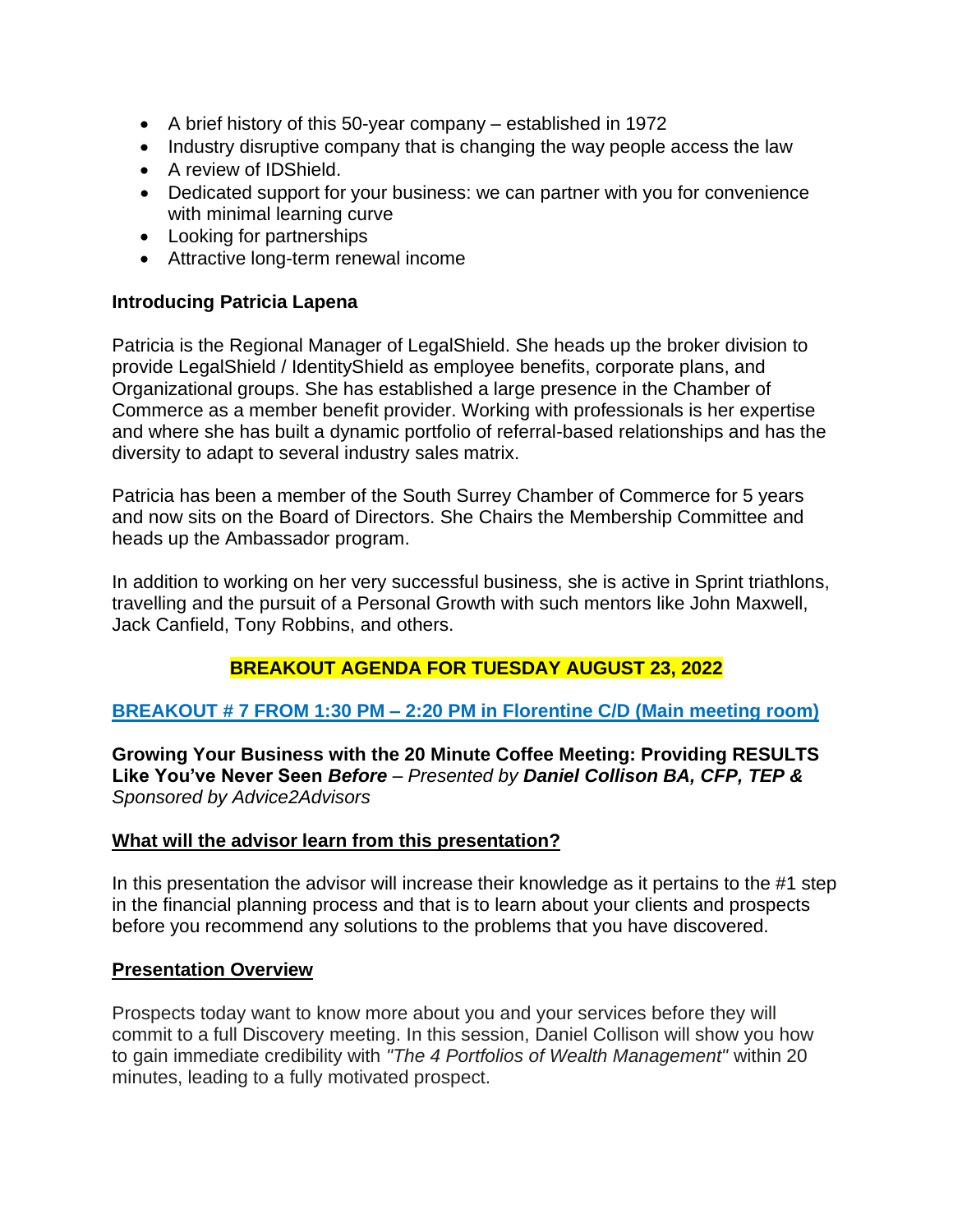### In this workshop, financial advisors will learn how to:

- target your *Ideal Client* prospect with your 30 second "UVP Opener".
- ask the all-important questions to get your 20-minute coffee meeting.
- illustrate the integration of tax planning, asset management, debt management, and risk management . . . in 20 minutes.
- learn more about your prospects in 20 minutes than other advisors do in 2 hours.
- book more Discovery meetings that will stick and lead to new clients.
- stand out from your competition (their advisors) within 20 minutes.

# **Please refer to Dan's bio listed in his main stage presentation**

# **BREAKOUT # 8 FROM 1:30 PM – 2:20 PM in Florentine B (Room behind stage)**

**Canada Protection Plan, a Foresters Financial company eApp demo – InsuranceAssist** *– Presented by Ayal Alalouf BAS & Sponsored by Canada Protection Plan (a Foresters Financial Company)*

## **What will the advisor learn from this presentation?**

In this presentation Ayal will walk the advisor through the application process, showing how simple it is and why it is important for the client or prosect to answer all the questions necessary to provide underwriting with the total picture.

This presentation will also cover the additional benefits that CPP offers the client and prospect when they buy a product from them.

# **Presentation Overview**

This presentation will show advisors just how easy it is completing a Foresters application using InsuranceAssist.

Also, as a bonus, we will review the complimentary member benefits your clients will get just by owing a policy (\$10,000 in scholarships for children & grandchildren, \$10,000 in grants to help your community, free will & power of attorney documents, free online courses, and more!)

# *Introducing Ayal Alalouf BAS*

Ayal got his start in the insurance industry in 2004 with Freedom 55 Financial. In 3 short years, he assisted 250 families (over 600 clients) with their insurance & investment needs. He moved on to Canada Protection Plan in 2006 as Senior Manager in their Call Centre, then in 2012 moved in the Regional Vice President role for Ontario.

Since 2020, Ayal supports advisors for all CPP & Foresters product lines.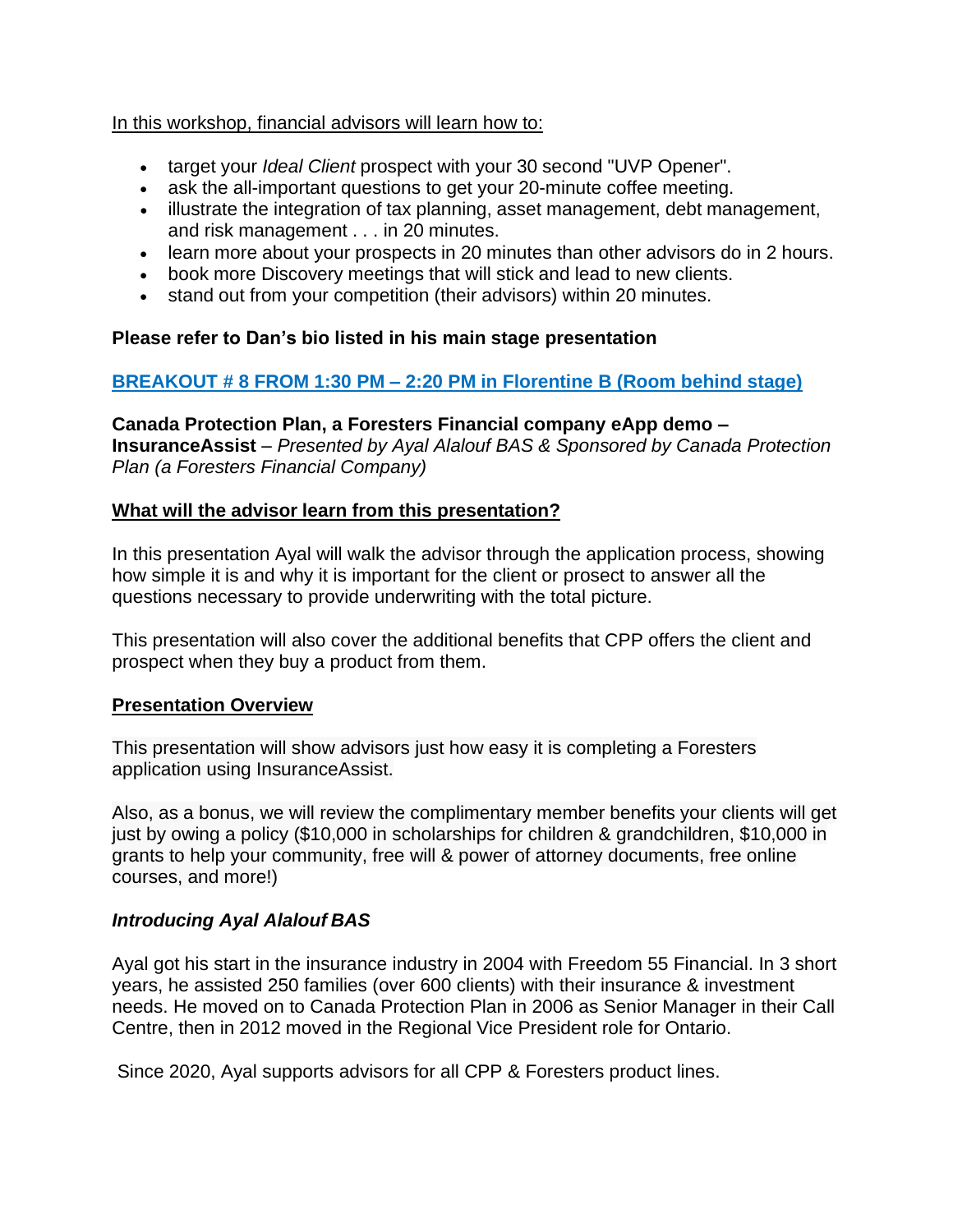Ayal enjoys sports (playing days are over, so he watches now), loves to spend time with his twin girls, and is always up for a poker game as has been playing for 30 years.

# **BREAKOUT # 9 FROM 2:30 PM – 3:20 PM in Florentine C/D (Main meeting room)**

**A Refreshing NEW Look at Living Benefits That Will Increase Your Book of Business in 2022** *– Presented by Perry Wong CPA, CA & Sponsored by Juggernaut Financial*

## **What will the advisor learn from this presentation?**

This presentation will provide the advisor with some more knowledge in living benefits such as Accident and Sickness Insurance and Critical Illness Insurance using some case studies.

## **Presentation Overview**

The current landscape of the Insurance Industry is very limited. There is a huge variety of Life Insurance products from many insurance providers. However, there is very few choices available to financial advisors in the Living Benefit landscape. Most advisors are not actively offering disability due to income qualification issues, long waiting periods and occupational rating and restrictions. Critical illness is primarily offered to young, healthy individuals with healthy family medical histories.

The choice of living benefits is limited. There is a real need for new and innovative living benefit products.

In this presentation, you will learn how to introduce new and unique Living Benefit solutions to your clients and prospects financial and estate planning process.

# Perry will over the following in this presentation:

### *Accident and Sickness Insurance*

- No Income Proof: No job required for coverage
- No waiting periods
- Coverage to age 85
- No occupational restrictions
- Issue age: 6 months to age 69
- No medical required
- Sickness coverage available to individuals with PreExisting Conditions such as Kidney issues (Dialysis), Lupus, Crohn's, Epilepsy, Hepatitis, Sleep Apnea, Lyme Disease, etc.
- Family coverage available: Protecting existing and future children

*Daily Benefit Critical Illness Insurance*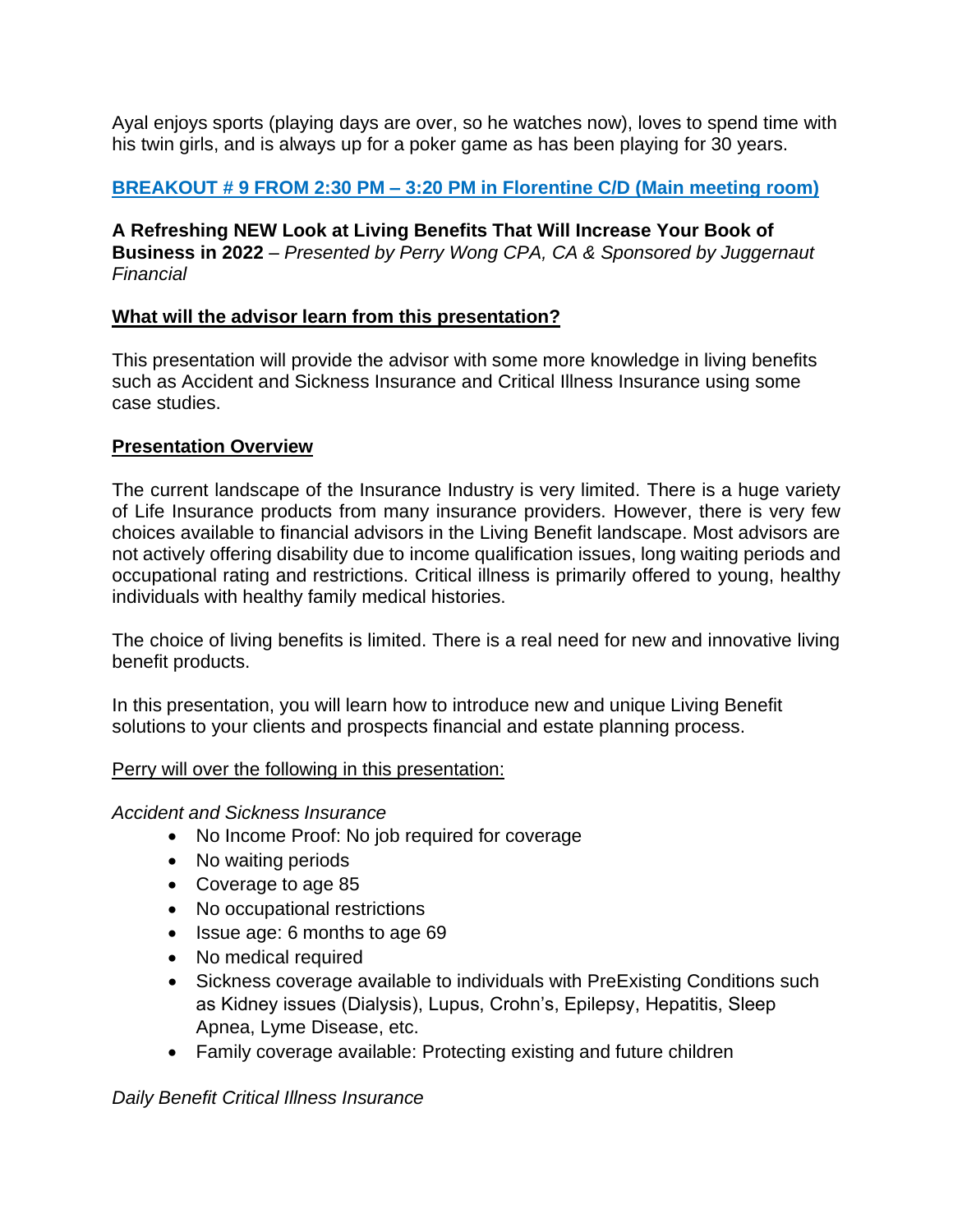- Level cost of insurance (extremely affordable, even for seniors)
- Lifetime coverage (issue age 18yrs to age 70)
- Multiple claims (not one time claims like traditional CI)
- Family coverage available: Protecting existing and future children.

*Critical Illness Insurance*

- Affordable Level Lifetime Coverage for individuals with Cancer or Survivors of **Cancer**
- Affordable Level Lifetime Coverage for individuals with a poor Family History, History of Heart Attacks, Stroke, Diabetes (insulin or non-insulin)
- Preferred rating for individuals even if there is pre-existing condition of Cancer, Stroke, Heart Attack or Diabetes

# *Please refer to Perry's bio listed in his main stage presentation.*

# **BREAKOUT # 10 FROM 2:30 PM – 3:20 PM in Florentine B (Room behind stage)**

**How to Earn Multiple Sources of Income from Your Clients - The Good, The Bad and The Ugly** *– Presented by Patricia Giankas & April Simpkiss. Sponsored by Great Credit Solutions*

### **What will the advisor learn from this presentation?**

In this presentation, the advisor will get ideas on how to assist their clients and prospects with increasing cash flow that can be used for the insurance products that they sell. This is a value added that will lead to more sales and less objections for the client and prospect to buy.

### **Presentation Overview**

This presentation will give you an introduction to a lead generation platform built to produce multiple sources of income. At the end of the day, you will convert a previous C client to a B or even an A client while earning money along the way.

It is not a secret. We have been living in turbulent times over the past couple of years. Some of your clients and prospects have increased their credit capabilities to the point where they may not see light at the end of the tunnel.

As part of the Financial Planning process that you go through with your clients and prospects, you will get ideas and access to recommendations on how to set them up for financial success by partnering with Great Credit Solutions (GCS).

Great Credit Solutions are here to help them with their expertise on how to live a financially viable life without having future debt issues.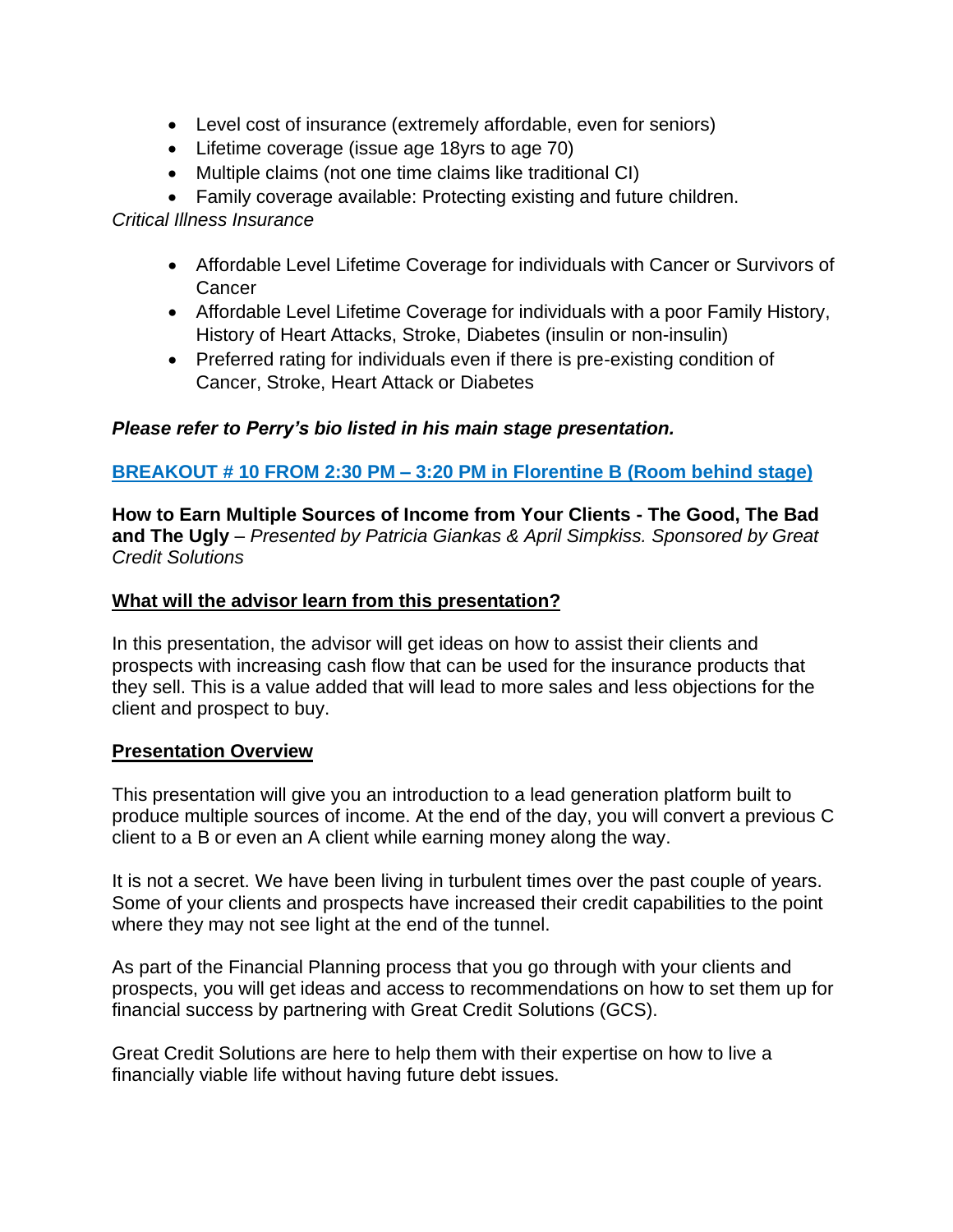*Although we take much of this for granted, you can help your clients and prospects by reviewing the following points with them:*

- Do they need help in rebuilding or establishing their credit?
- Has their credit rating been affected by late payments, divorce, unemployment, or bankruptcy?
- Are they having a hard time renting an apartment, buying a car, or getting a mortgage? Or are they 'new to Canada' and have yet to establish a credit history?
- Do they need to learn about valuable budgeting skills that will help them SAVE money?

As a financial advisor you can act as their financial wellness coach and help them with all the above scenarios.

This correction in their debt load AND the freeing up of dollars, can lead to their wellfunded financial and estate planning process that can include Life & Disability Insurance, LTC, CI, Investment and Retirement Planning.

When this is achieved, you can overcome the objection," I can't afford it", or "I need to use my money for other things."

*Together with GCS as your resource, YOU CAN change your clients financial direction in life for the better!*

## **Introducing Patricia Giankas, Author, Credit Coach, Certified Bankruptcy, and Insolvency Counsellor**

*In Patricia's words* **–** "I perform a full needs analysis for my clients to determine where they are today and how we can help them in accomplishing their future goals."

"I work with clients who are having financial issues and need guidance on how to navigate thru these trying times, with an end result of being credit savvy and getting back into a happy place of understanding the credit arena and at the same time rebuild their self-confidence."

Patricia Giankas brings over 48 years of experience in the Financial Services industry; leveraging her expertise and know-how. She recognized the need for offering clients complete financial representation.

Patricia began her career at a major bank as a teller, moved to personal banker and rose to Branch Manager. After 14 years Patricia left the bank and moved as Manager to Beneficial Finance. In one year, she was honored as one of the top Managers within the company, with not one but two Leader of Distinction awards as a leading Manager and representative for the company.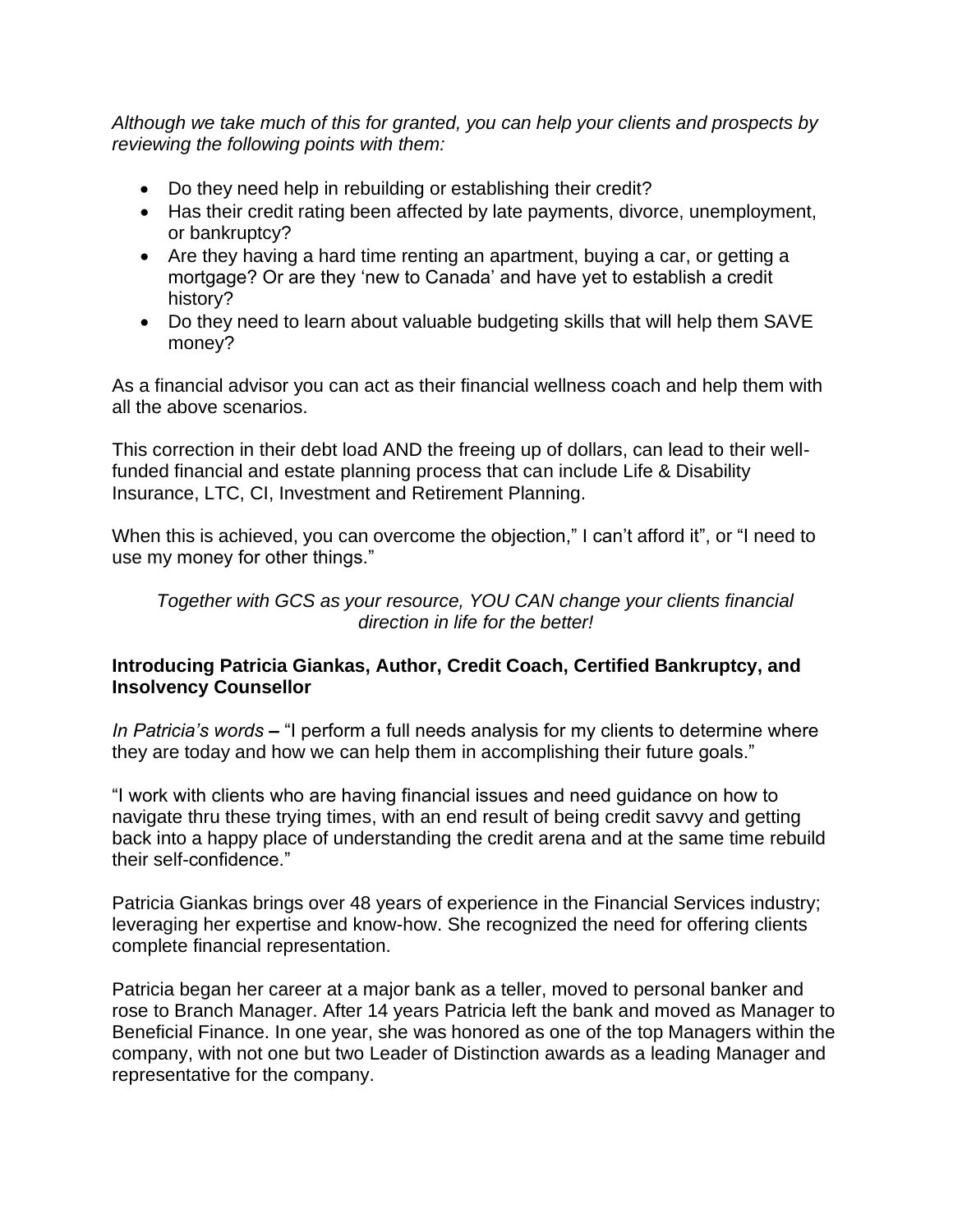After the sale of Beneficial & The Associates Corporation to CITI Financial, Patricia took her lending expertise and know-how, and founded Metrocap Mortgage Corporation in 2001 after seven years with Beneficial. Within a year she produced record gross revenues, and today, under her leadership, Centum Metrocap Mortgage Corp. is one of Canada's fastest growing mortgage brokerage companies. Centum Metrocap Mortgage Corp. was nominated for the Business Entrepreneur Award from the Scarborough Chamber of Commerce for two consecutive years. Centum Metrocap also received a few awards from the Toronto Residence in Partnership (T.R.I.P Awards).

Under her leadership, Patricia has launched several organizations in which true nonstop financial organization has been developed to service a client's needs.

In 2003 she introduced CreditXpert Canada Inc.; a company focused on education to bring out of control and challenged debt resolutions to their clients.

Following which, Patricia Giankas opened Met-Core Financial Ltd; a company dedicated to future building with Client centric programs. Patricia has also lectured at women shelters, namely Ernestine's Women's Shelter. She has provided and assisted community charities like The Caribbean Children Foundation and to the Sick Kids Foundation. She has also sent containers to Cuba, Dominican Republic, and St. Vincent, as well as adopted an orphanage home for the children in Georgetown, Guyana.

Patricia has built many software versions and has recently completed 2 apps to assist financial advisors to get multiple sources of income using an AI platform to do the heavy lifting for them.

Patricia has established a reputation as the true expert and leader in the mortgage industry and her community here in Toronto.

- Honest-Ed's acct payable clerk -7 years
- RBC manager -13 years
- Beneficial finance/associates -6 yes
- Mortgage broker- 22 years
- Bankruptcy/insolvency counsellor 19 years
- Credit coaching -14 years

### **Introducing April Simpkiss**

My career as a Financial Advisor and ultimately a business owner began to grow and protect security and wealth for my own family. As a mom, my family is my first passion, and that led to my passion for helping other families. Now, nearly two decades later, I have the honour and privilege of being welcomed into living rooms, board rooms and kitchens across Ontario where I get to provide people with valuable strategies, solutions, money-saving and money-making concepts!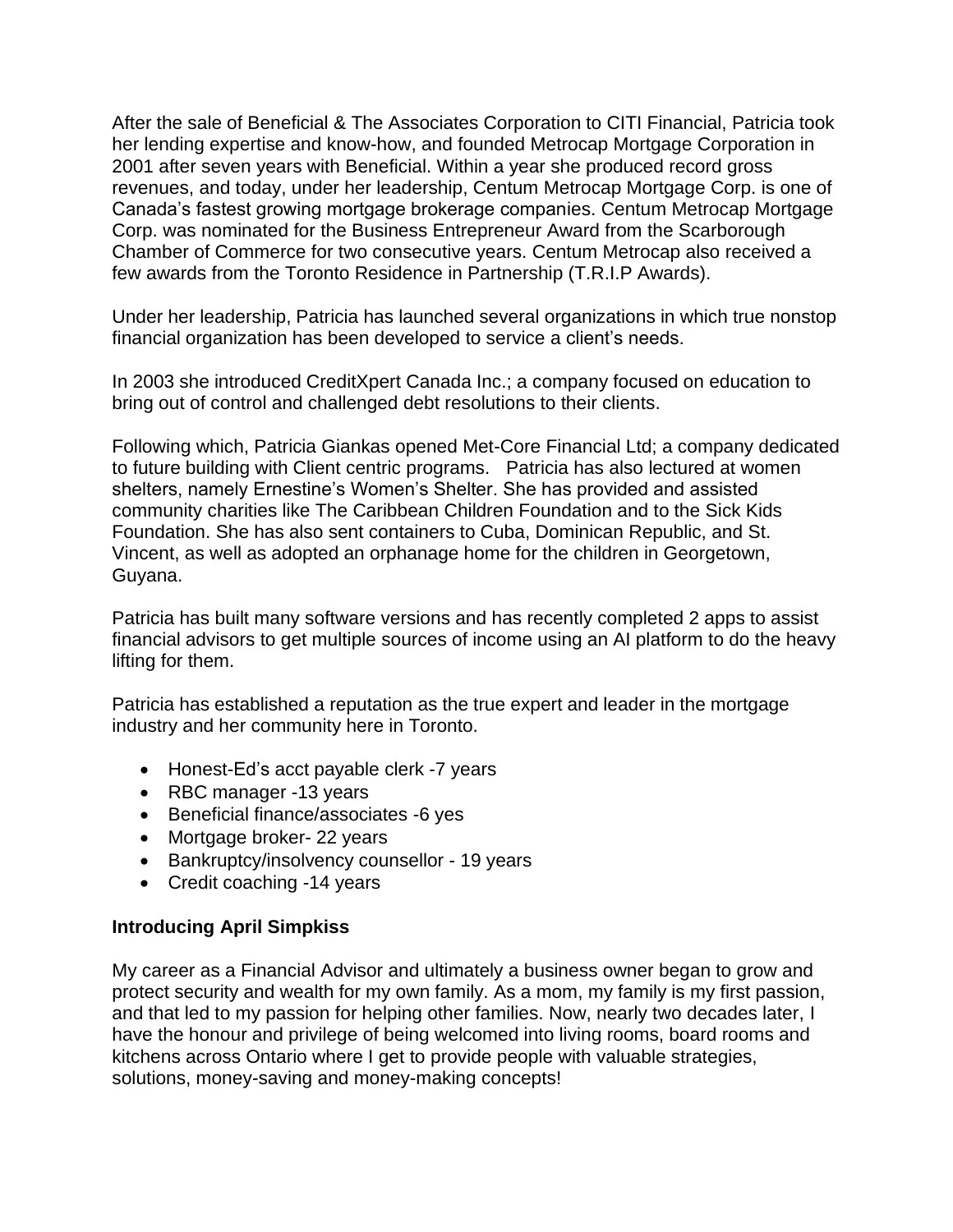As the need for this combination of expertise and heart grew, so did S.O.S Financial Group, ultimately developing into a full-service financial brokerage that helps hundreds of individuals, families, and businesses each year.

I am immeasurably proud of the team here at S.O.S. Their expertise, commitment, and integrity set them, and us, apart from other brokerages across Ontario. Combine that with a passion that matches my own and I am gratified to say that together we have built a corporate family that advises our clients and manages their financial needs with as much careful attention and dedication as we do for our own families.

Whether it be as a partner offering valuable products and services to our clients, as an Advisor or as a client yourself, I welcome you to the S.O.S family with open arms and very much look forward to working with you, and for you.

## **BREAKOUT # 11 FROM 3:30 PM – 4:20 PM in Florentine C/D (Main Meeting Room)**

**Clients in Danger – What Financial Planners Should Do Right Now!** *Presented by Michael Cobb & Sponsored by ECI Developments Inc.*

### **What will the advisor learn from this presentation?**

Financial advisors who are working with clients who live in an entirely different country for a portion of the year, can introduce a unique set of challenges for these people.

When you own a property outside of Canada, not only do you need to follow Canadian tax laws, but you'll also need to follow those of the country in which your property is located as those tax jurisdictions will want to know what you're up to in their country.

The advisor can provide a value-added service of they know some of this information, or if they know where to find it. This knowledge can enhance the financial & estate planning process by protecting what matters the most to their clients and prospects.

### **Presentation Overview**

Did you know that 45% of Canadians plan to spend a month or more outside Canada every year? Many will buy property overseas. Some will get it right. Many won't and will lose tens or hundreds of thousands of dollars in the process.

You can help them get this international property purchase right the first time. Attend and see how with just a few minutes of your time, you can arm your clients with critical due diligence information and grow your business by providing real value to a larger set of potential clients and earning their trust too.

### **Introducing Michael K. Cobb, Co-Founder & Chief Executive Officer**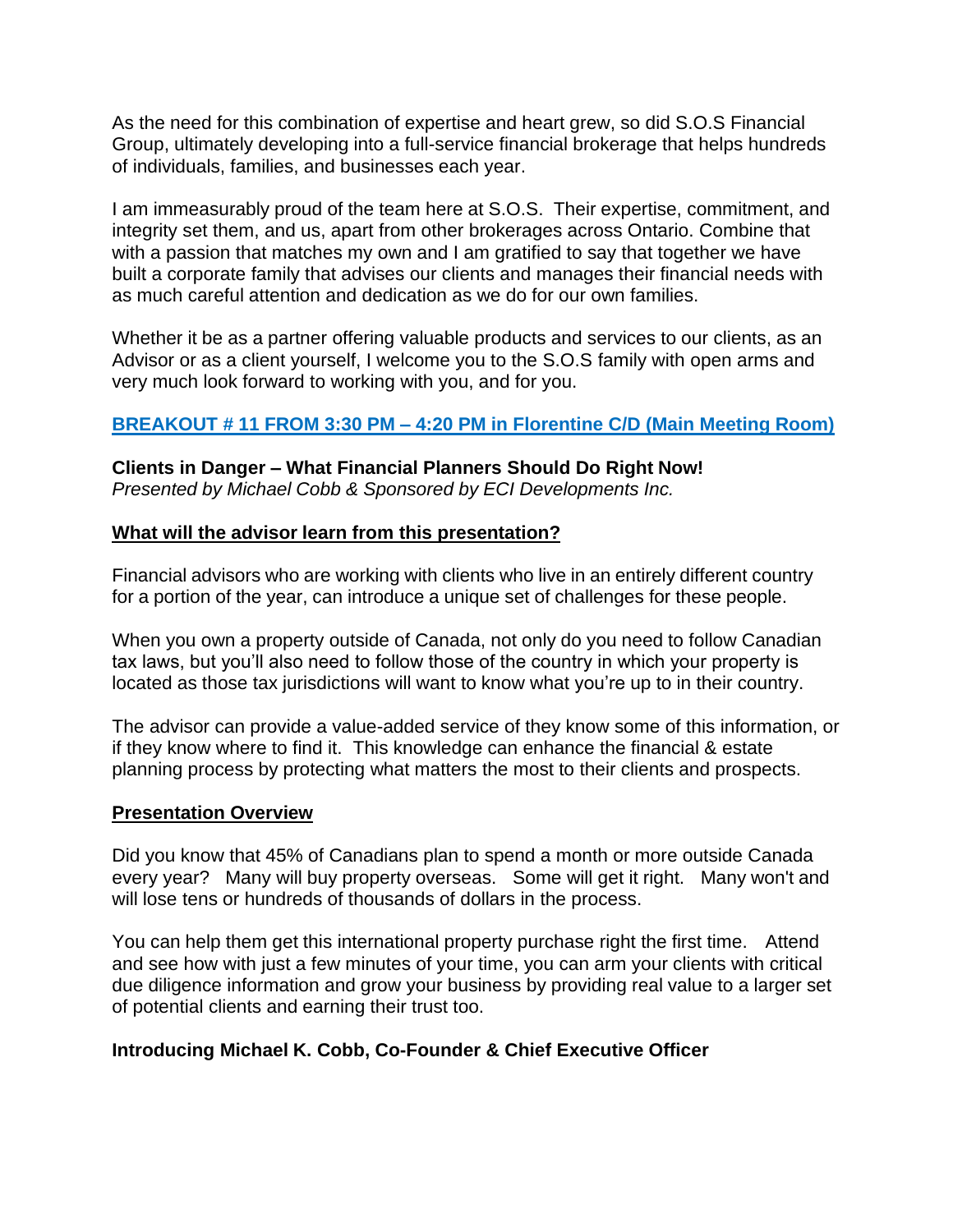At the height of a successful career in the computer industry, Mr. Cobb left to pursue more pioneering opportunities in the emerging real estate markets of Central America. In 1996, he and his business partner formed a company, Exotic Caye International, to provide loans to North Americans purchasing properties in Belize, Honduras and throughout the region.

As the need for capital outstripped the supply, the mortgage company was converted to an international bank under the jurisdiction of Belize. It continues to provide mortgage services but has expanded its services to encompass the full realm of financial products.

Mr. Cobb also saw the need for a regional real estate company that would serve the Baby Boomer consumer with a North American standard product for the next 2 decades. He led the group into real estate development and created a holding company for several properties including a resort on Ambergris Caye, Belize. In August of 2000, Exotic Caye purchased 3.5 miles of Pacific Beachfront property due west of Managua, Nicaragua. This master planned community hosts world class infrastructure, homes, and condominium units. In February of 2006, the ECI Development group acquired 1100 acres and 3km of coastline in Costa Rica, setting the stage for expansion into this popular market. Most recently they merged their Belize property with a much larger parcel and have begun to develop 200 condominiums units on Ambergris Caye, Belize.

Additionally, Michael has spoken at hundreds of international conferences about real estate financing and development. He has acted as a consultant to The Oxford Club and gives counsel to various real estate projects throughout Central America.

# **BREAKOUT # 12 FROM 3:30 PM – 4:20 PM in Florentine B Room**

**White Glove System for Growth + 7 Growth Hacks That Can Affect the Financial Planning Process with Your Clients** *– Presented by Carrie Ewart Hon BA & Dean Thurman. Presented by White Glove*

### **What will the advisor learn from this presentation?**

In this presentation the advisor will learn about another effective financial planning option to market their services to their clients and prospects.

### **Presentation Overview**

### White Glove will explain the following:

• Exactly how they handle all the logistics, marketing, and up-front costs of educational seminars. Their webinar and in-person seminar programs allow advisors to keep their client pipeline growing and flowing without taking away their most valuable asset – their time.